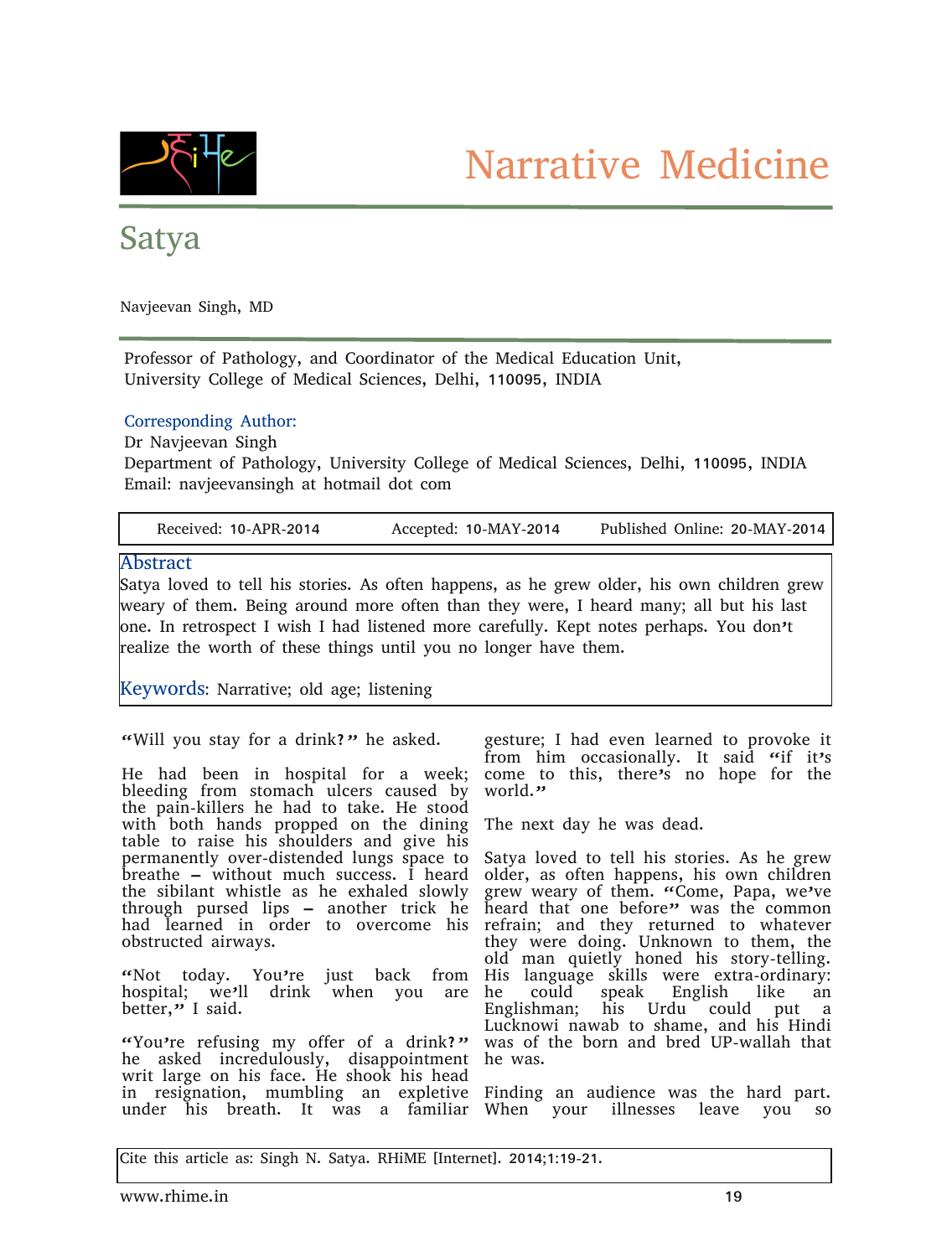breathless that a walk to the bathroom is an ordeal, you become confined to your own home. Moreover, if the lures of the TV do not tempt, and religious discourse leaves you cold, some ingenuity is essential to keep you going. I suspect that is why he offered me a drink that first time many years ago.

I took the phone call at around six in the evening. "Can you come over?" he<br>asked. "I need your help with asked. "I need your help with something." Then, almost as an afterthought, "And Oh! Can you buy a 25 watt bulb on the way?"

We lived in the same colony, less than a kilometer apart. I arrived to see a dejected looking Satya and his wife, whom he lovingly called 'Begum Sahiba', at the dining table awaiting my arrival. Soon I learned that together, they had spent the last hour trying to change the dead bulb in the bathroom. He could not reach the socket because he was unable to climb the stool to get to it; and he would not let her do it because he would not subject her to the indignity! Finally, the bulb had slipped from his hands and broken, scattering shards of glass all over the bathroom floor which she had then had to clean up.

I took my time changing the bulb and, in an effort to lend some respect to their labors, tried unsuccessfully to make it seem more complicated than it actually was. When I was done he insisted that I wash my hands with soap as if it would wash off his guilt of having asked for help.

"Never thought I would need help changing a bulb," he said, with that signature shake of his head. "How much did the bulb cost?"

"Two rupees and twenty-five paise," I replied.

Ignoring my protests he proceeded to extract two rupees from a wallet kept ready, and the exact amount of change from a little box filled with coins. For him it was not the amount but the principle that mattered. This respect for money and debt was a prominent facet of the man. On the few occasions that he asked me to drive him anywhere, the first stop was always the nearest filling

station. He would insist that the tank be topped up at his expense, regardless of the distance he had to go, and the level of fuel in the tank.

He popped the question after we had exchanged some pleasantries: "Will you stay for a drink?" Taken unaware, I fumbled for the right answer. Was he being polite? I did not want to get into a situation where it might seem as if I was being compensated for my services. Yet, to refuse might sound rude. It had taken me more time to walk to his house than to change the bulb. I reasoned that I could spare the time; and the couple did look like they could do with company. I allowed myself to be talked into staying.

"There are glasses and a napkin in the cabinet. You get them ready, I'll join you in a minute. $\ddot{v}$  He pointed to the cupboard behind him. It took him a minute already to hoist himself to his feet and shuffle off towards his room, using each available support – the edge of the table, the top of a cupboard, the door frame – as sort of a trellis to help him along. I looked helplessly towards his wife. What was I expected to do with the glasses? And where had he gone?

She smiled at me benignly. "He's gone to bathe, and he likes to polish the glasses before using them," she said handing me two already spotless glasses and a napkin. "You can polish them while you wait."

I did as I was told – doing something helped to keep me distracted and occupied. Soon enough, he emerged from his room in a starched white kurtapyjama and a whiff of cologne, hair neatly combed. The ceremony continued.

"What will you have? Whiskey?" he asked.

"Yes, whiskey will be fine," I replied. He told me where it was. As I returned to the table I noticed he was polishing the glasses. "I've already done that," I told him, somewhat unnecessarily.

"I just told him that you have," chimed his wife.

He held the glass up to the light and squinted at it. Then he continued polishing off an imaginary spot. Ritual